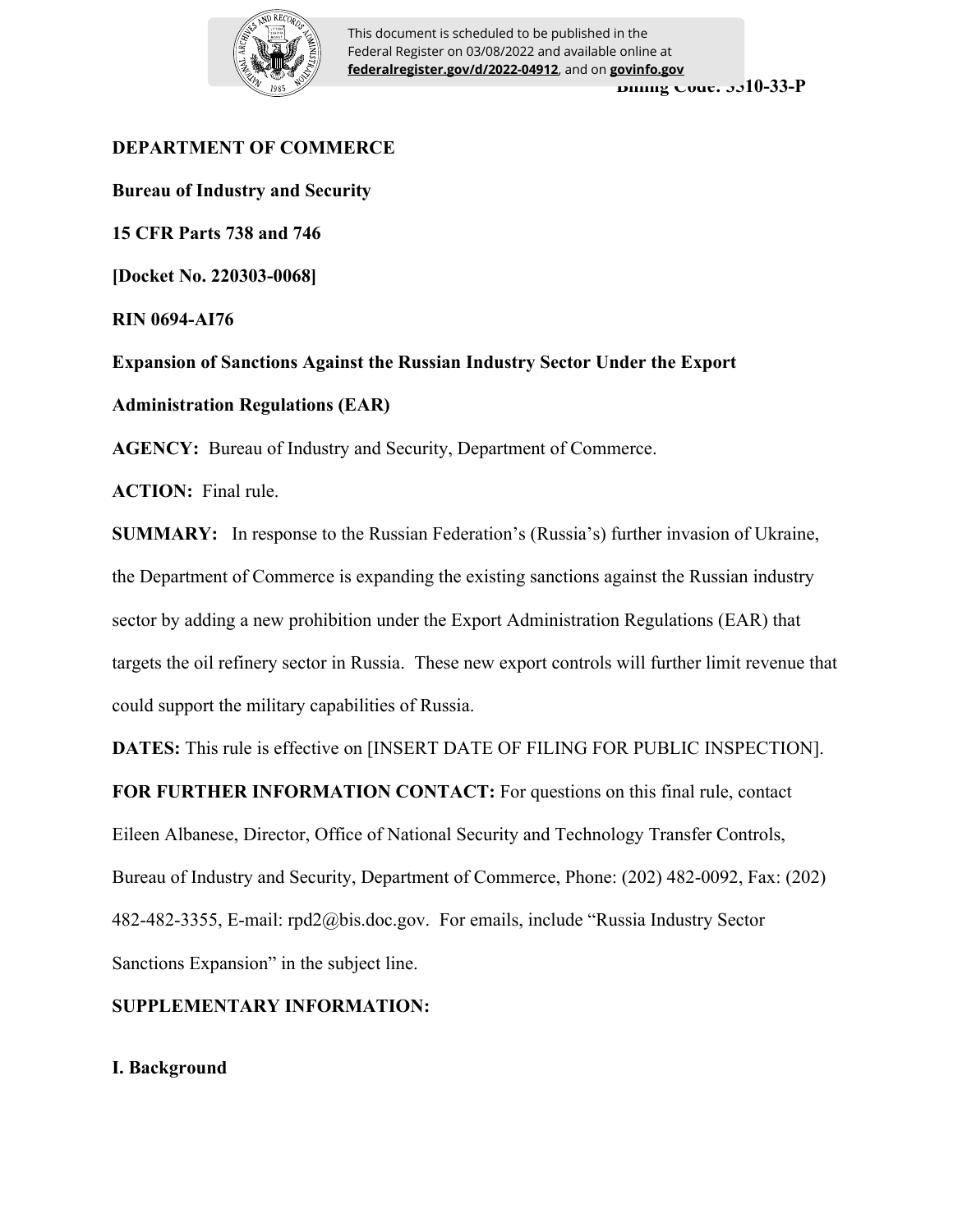In response to Russia's February 2022 further invasion of Ukraine, the Bureau of Industry and Security (BIS) imposed extensive sanctions on Russia under the Export Administration Regulations (15 CFR parts 730 – 774) (EAR) as part of the final rule, *Implementation of Sanctions Against Russia Under the Export Administration Regulations (EAR)*, effective February 24, 2022 ("Russia Sanctions rule").<sup>1</sup> As described in the Russia Sanctions rule's preamble, Russia's invasion of Ukraine flagrantly violates international law, is contrary to U.S. national security and foreign policy interests, and undermines global order, peace, and security, and consequently necessitated the imposition of stringent sanctions.

The export control measures implemented in this final rule build upon the policy objectives set forth in the Russian Sanctions rule by further restricting Russia's access to items that it needs to support its military capabilities.

The changes made by this rule are intended to further limit the Russian oil sector by restricting the export, reexport and transfer (in-country) of additional items needed for oil refining. Sale of gasoline produced from Russian oil is a major source of revenue for Russia. Limiting the export, reexport and transfer (in-country) of critical oil refining equipment will consequently reduce Russia's ability to generate revenue that the country needs to support its military capabilities.

As described below, this rule expands the scope of the sanctions against the Russian industry sector that were originally added to the EAR in August 2014 in response to Russia's 2014 destabilizing conduct in Ukraine and occupation of the Crimea region of Ukraine. See 79 FR 45675 (Aug. 6, 2014). The export controls in this final rule target the oil refinery sector in Russia. These new export controls under the EAR, implemented in parallel with similarly

<sup>1</sup> 87 FR 12226 (March 3, 2022).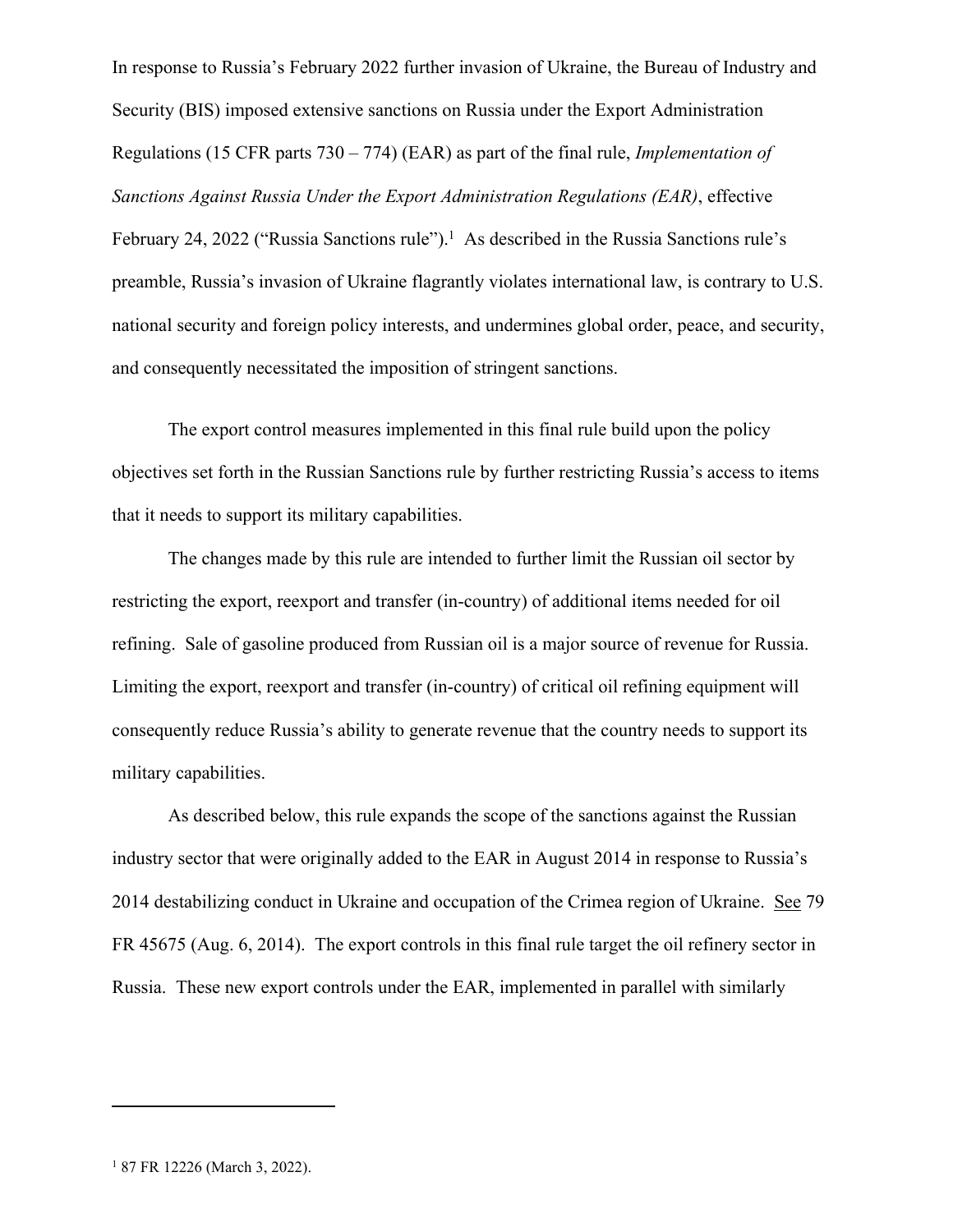stringent measures by partner and allied countries, will further limit sources of revenue that could support the military capabilities of Russia.

#### **II. Overview of New Controls**

This final rule amends part 746 of the EAR (Embargoes and Other Special Controls) to expand the scope of the Russian industry sector sanctions by adding a new general prohibition that will apply to additional Harmonized Tariff Schedule (HTS)-6 codes and Schedule B numbers for all exports, reexports, and transfers (in-country) to or within Russia.

### **III. Amendments to the Export Administration Regulations (EAR)**

## **A. Expansion of Russian Industry Sanctions and conforming change.**

#### *1. Expansion of Russian industry sector sanctions by adding a new prohibition.*

Under § 746.5 of the EAR (Russian industry sector sanctions), this final rule revises paragraph (a) (License requirement) to expand the scope of the general prohibition under paragraph (a)(1). Prior to this rule, this general prohibition applied to the export, reexport or transfer (in-country) of certain items in situations where a person had "knowledge," for purposes of the EAR, that the item would be used directly or indirectly in Russia's energy sector for exploration or production from deepwater, Arctic offshore, or shale projects in Russia that have the potential to produce oil or gas, or where a person was unable to determine whether the item would be used in such projects in Russia.

This final rule adds a new paragraph  $(a)(1)(ii)$  to expand the scope of the general prohibition under this section by imposing an additional license requirement for exports, reexports or transfers (in-country) of any item subject to the EAR listed in new supplement no. 4 to part 746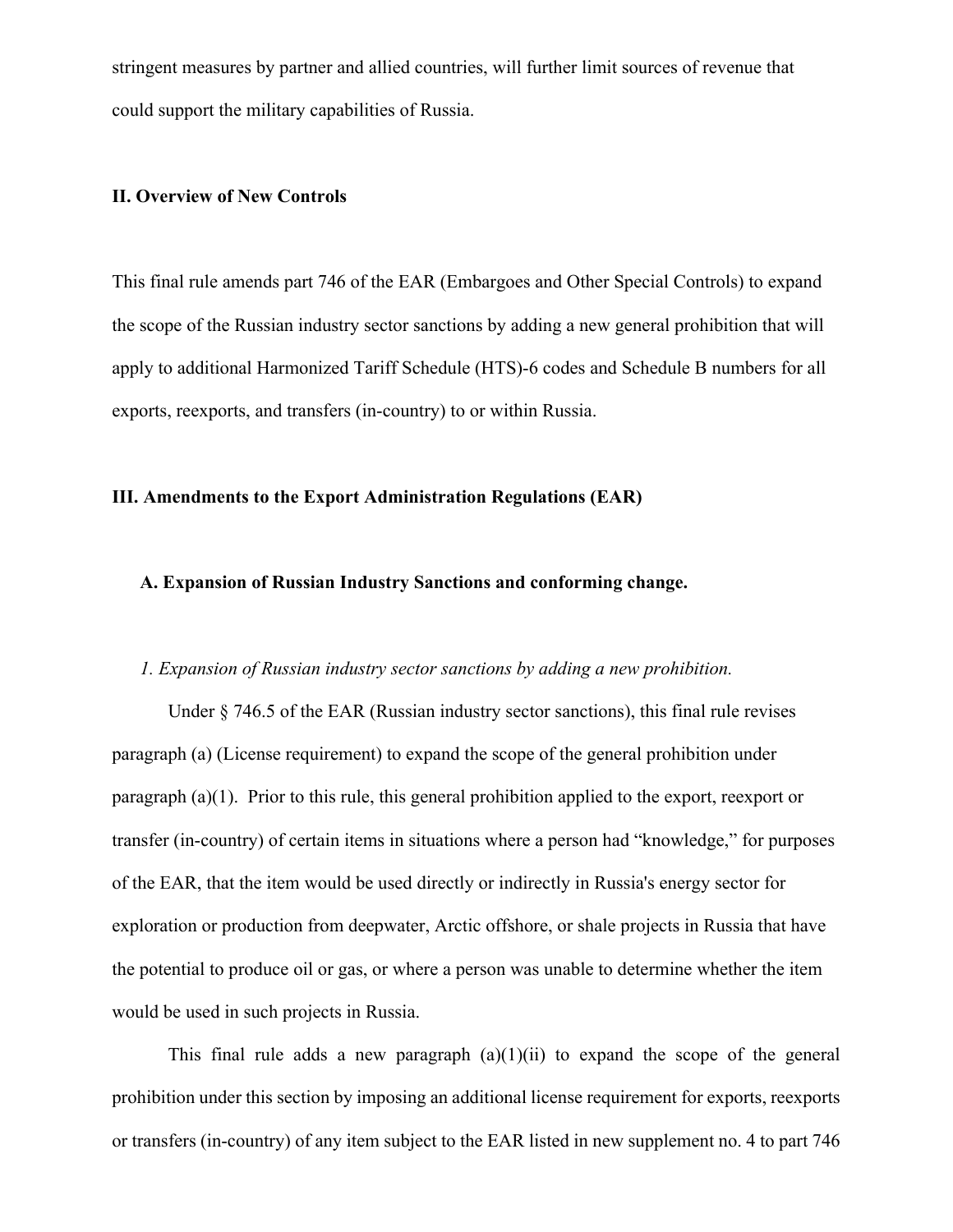to and within Russia. Unlike the existing prohibition (reordered to appear in new paragraph  $(a)(1)(i)$ , the prohibition under new paragraph  $(a)(1)(ii)$  does not include a "knowledge" requirement.

This final rule also adds new paragraph  $(a)(1)(iii)$  to provide cross-references to other EAR license requirements for Russia and guidance for submitting license applications required pursuant to this section. Additionally, this final rule adds new supplement no. 4 to part 746 – HTS Codes and Schedule B Numbers that Require a License for Export, Reexport, and Transfer (in-country) to or within Russia pursuant to  $\S$  746.5(a)(1)(ii), to identify the items by HTS code and Schedule B number that will be subject to the prohibition under paragraph  $(a)(1)(ii)$ . Supplement no. 4 will include four columns consisting of the HTS Code, HTS Description, Schedule B and Schedule B Description to assist exporters, reexporters, and transferors to identify the products in this supplement. There is no difference in the scope of products identified in the supplement by HTS-6 code and HTS description or by the Schedule B number and Schedule B description. The inclusion of both the HTS-6 codes and Schedule B numbers will assist exporters, reexporters, and transferors if they have difficulty in identifying a product based on either the HTS codes or Schedule B numbers alone.

Under paragraph (b) (Licensing policy), this final rule adds new paragraph  $(b)(1)$  for the text that appeared in paragraph (b) prior to this final rule, which will specify the licensing policy for the license requirements under new paragraph  $(a)(1)(i)$ . This rule changes the license review policy that appeared in paragraph (b) which is now paragraph (b)(1) in this rule from a presumption of denial to the more restrictive policy of denial. This change in the license review policy is made to harmonize with the license review policy in new paragraph (b)(2) for the license requirements under paragraph (a)(1)(ii), as well as with the license review policies that have been adopted for other sanctions against Russia. This final rule adds a new paragraph (b)(2) to add the review policy, a policy of denial, that will be applicable to applications that fall within the scope of paragraph  $(a)(1)(ii)$ . However, for both the license review policies in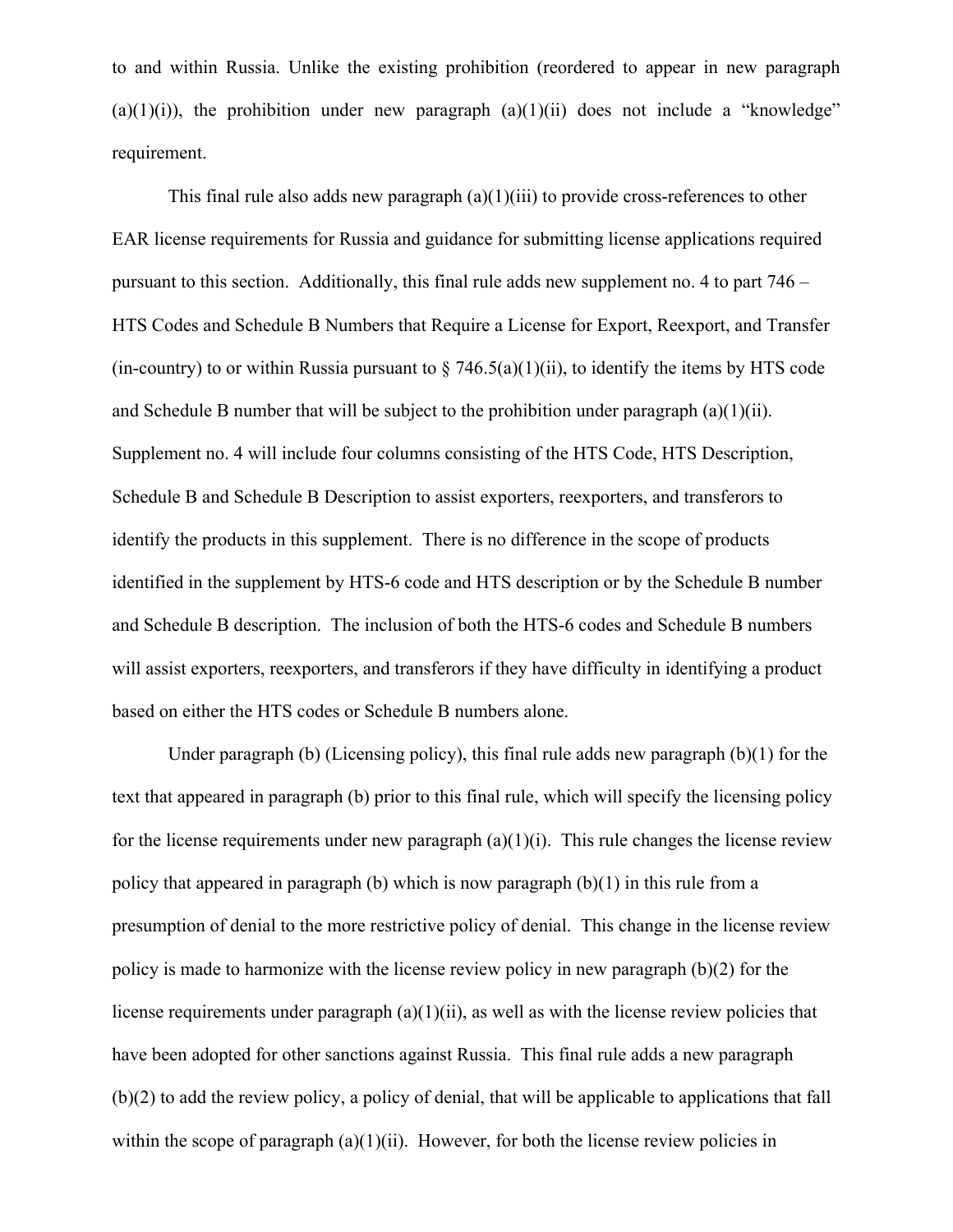paragraphs  $(a)(1)(i)$  and  $(ii)$ , this rule specifies that applications for export, reexport, or transfer (in-country) of items that may be necessary for health and safety reasons will be reviewed under a case-by case license review policy. This inclusion of this case-by-case license review policy is consistent with other parts of the Russia Sanctions rule, in particular, the inclusion of a case-bycase license review policy related to safety of flight and maritime safety. BIS also notes that license applicants may request emergency processing of license applications by following the procedures identified in § 748.4(h) (Emergency processing) of the EAR. Under § 748.4(h), BIS will expedite its evaluation, and attempt to expedite the evaluations of other government agencies, of a license application when, in BIS's judgment, the circumstances justify emergency processing.

BIS estimates that new license requirements under  $\S$  746.5(a)(1)(ii) will result in an additional 20 license applications being submitted to BIS annually.

# *2.. Conforming changes*

Based on the foregoing changes to the EAR in  $\S$  746.5(a)(1) and the addition of supplement no. 4 to part 746, in supplement no 1 to part 738 – Commerce Country Chart, this final rule also makes one conforming change to footnote 6 to the Commerce Country Chart to add a reference to new supplement no. 4 to part 746. This conforming revision is made so exporters, reexporters, and transferors are aware of the need to review supplement no. 4 to part 746 as part of their analysis of the license requirements in § 746.5(a)(1)(ii).

This rule also adds one sentence at the end of the introductory text of supplement no. 2 to part 746 – Russian Industry Sector Sanction List – to provide guidance on one Schedule B number that is identified in both supplements no. 2 and no. 4 to part 746. This sentence clarifies that Schedule B number 8479.89.9850 is listed on both supplements no. 2 and 4, and that exporters, reexporters, and transferors must comply with the license requirements under both  $\S$  746.5(a)(1)(i) and (ii), as applicable, for Schedule B number 8479.89.9850.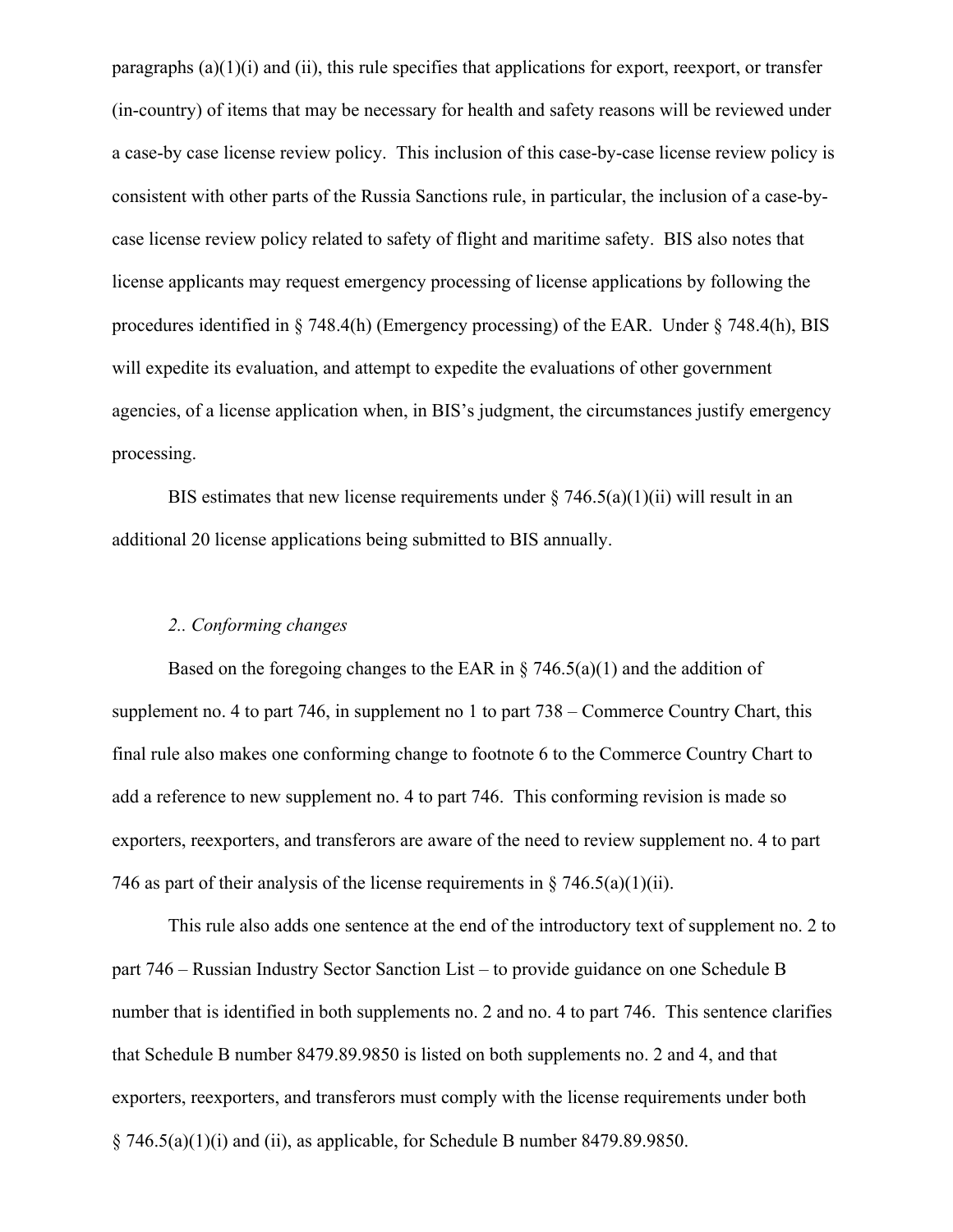#### *3. Impact of these changes on Entity List entries that reference § 746.5*

This rule does not change the Entity List in supplement no. 4 to part 744. Seventy-five entries on the Entity List have a license requirement for all items subject to the EAR when used in projects specified in § 746.5 of the EAR. BIS clarifies here that for purposes of the Entity List entries that reference § 746.5, the license requirements set forth on the Entity List apply when items are used in the projects specified in § 746.5(a)(1)(i), but that exporters, reexporters, or transferors must also review the transaction against the license requirements in  $\S 746.5(a)(1)(ii)$ , as well as all other applicable EAR license requirements.

#### *Savings Clause*

For the changes being made in this final rule, shipments of items removed from eligibility for a License Exception or export, reexport, or transfer (in-country) without a license (NLR) as a result of this regulatory action that were en route aboard a carrier to a port of export, reexport, or transfer (in-country), on [INSERT DATE OF FILING FOR PUBLIC INSPECTION], pursuant to actual orders for export, reexport, or transfer (in-country) to or within a foreign destination, may proceed to that destination under the previous eligibility for a License Exception or export, reexport, or transfer (in-country) without a license (NLR).

#### **Export Control Reform Act of 2018**

On August 13, 2018, the President signed into law the John S. McCain National Defense Authorization Act for Fiscal Year 2019, which included the Export Control Reform Act of 2018 (ECRA) (codified, as amended, at 50 U.S.C. Sections 4801–4852). ECRA provides the legal basis for BIS's principal authorities and serves as the authority under which BIS issues this rule.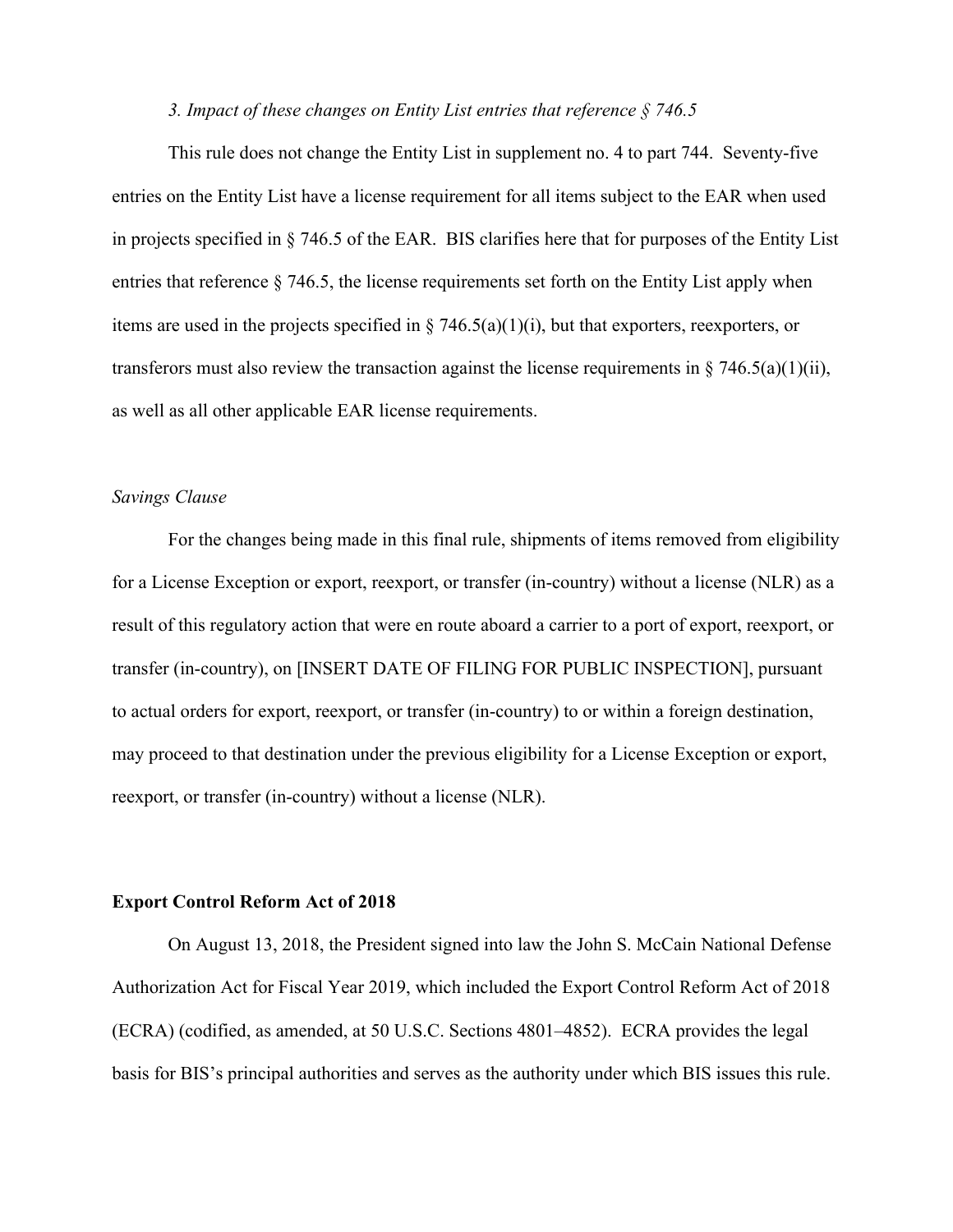#### **Rulemaking Requirements**

1. This final rule is not a "significant regulatory action" because it "pertain[s]" to a "military or foreign affairs function of the United States" under sec. 3(d)(2) of Executive Order 12866.

2. Notwithstanding any other provision of law, no person is required to respond to, nor shall any person be subject to a penalty for failure to comply with, a collection of information subject to the requirements of the Paperwork Reduction Act of 1995 (44 U.S.C. 3501 et seq.) (PRA), unless that collection of information displays a currently valid Office of Management and Budget (OMB) Control Number.

This rule involves the following OMB-approved collections of information subject to the PRA: 0694-0088, "Multi-Purpose Application," which carries a burden hour estimate of 29.6 minutes for a manual or electronic submission; 0694-0096 "Five Year Records Retention Period," which carries a burden hour estimate of less than 1 minute; and 0607-0152 "Automated Export System (AES) Program," which carries a burden hour estimate of 3 minutes per electronic submission. This rule changes the respondent burden under these control numbers by increasing the estimated number of submissions by 20 which is not expected to exceed the current approved estimates.

3. This rule does not contain policies with federalism implications as that term is defined in Executive Order 13132.

4. Pursuant to section 1762 of the Export Control Reform Act of 2018 (50 U.S.C. 4821) (ECRA), this action is exempt from the Administrative Procedure Act (APA) (5 U.S.C. 553) requirements for notice of proposed rulemaking, opportunity for public participation, and delay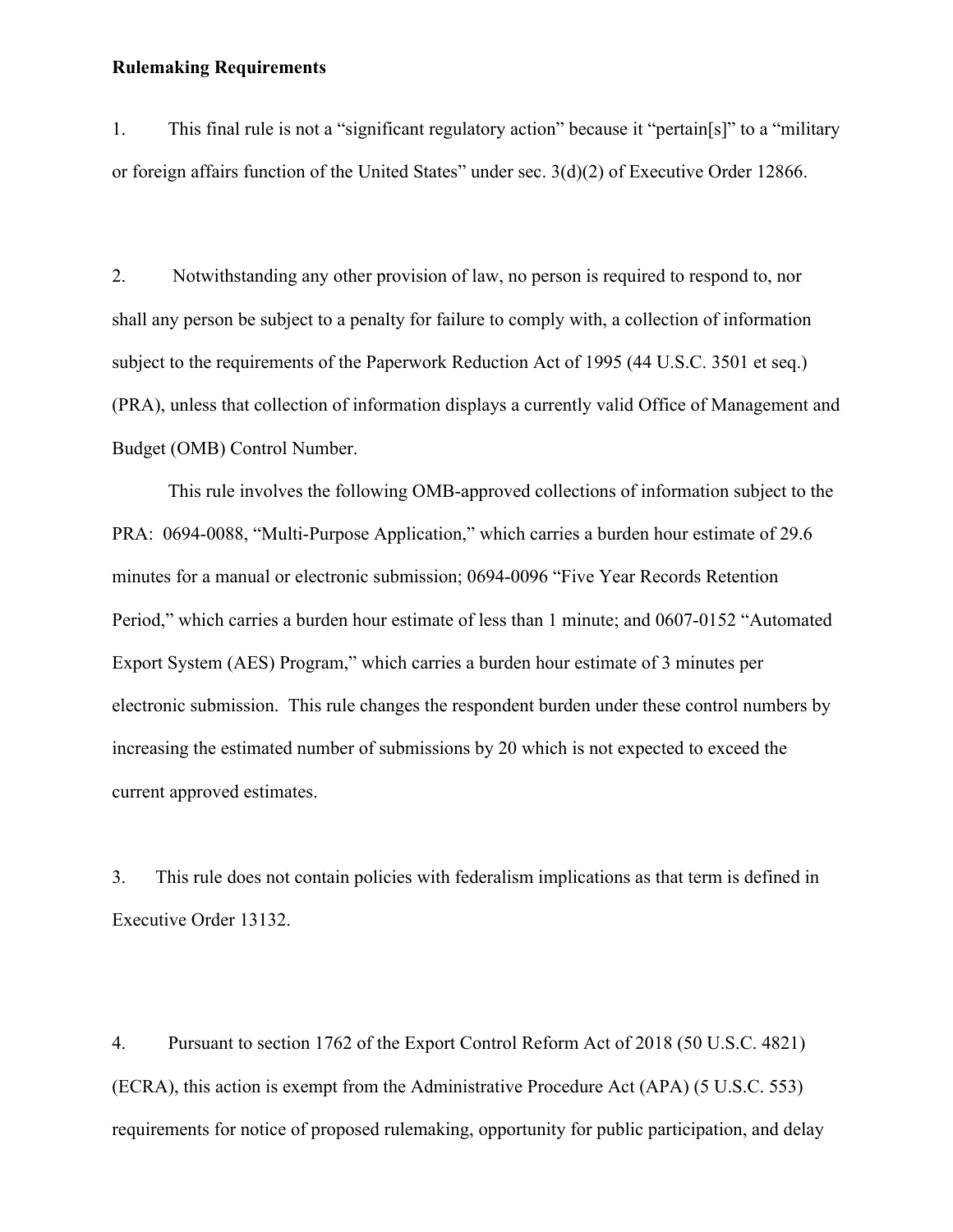in effective date. While section 1762 of ECRA provides sufficient authority for such an exemption, this action is also independently exempt from these APA requirements because it involves a military or foreign affairs function of the United States (5 U.S.C. 553(a)(1)).

5. Because a notice of proposed rulemaking and an opportunity for public comment are not required to be given for this rule by 5 U.S.C. 553, or by any other law, the analytical requirements of the Regulatory Flexibility Act, 5 U.S.C. 601, et seq., are not applicable. Accordingly, no regulatory flexibility analysis is required and none has been prepared.

#### **List of Subjects**

# **15 CFR Part 738**

Exports.

# **15 CFR Part 746**

Exports, Reporting and recordkeeping requirements.

For the reasons stated in the preamble, parts 738 and 746 of the Export Administration Regulations (15 CFR parts 730 through 774) are amended as follows:

# **PART 738 – COMMERCE CONTROL LIST OVERVIEW AND THE COUNTRY CHART**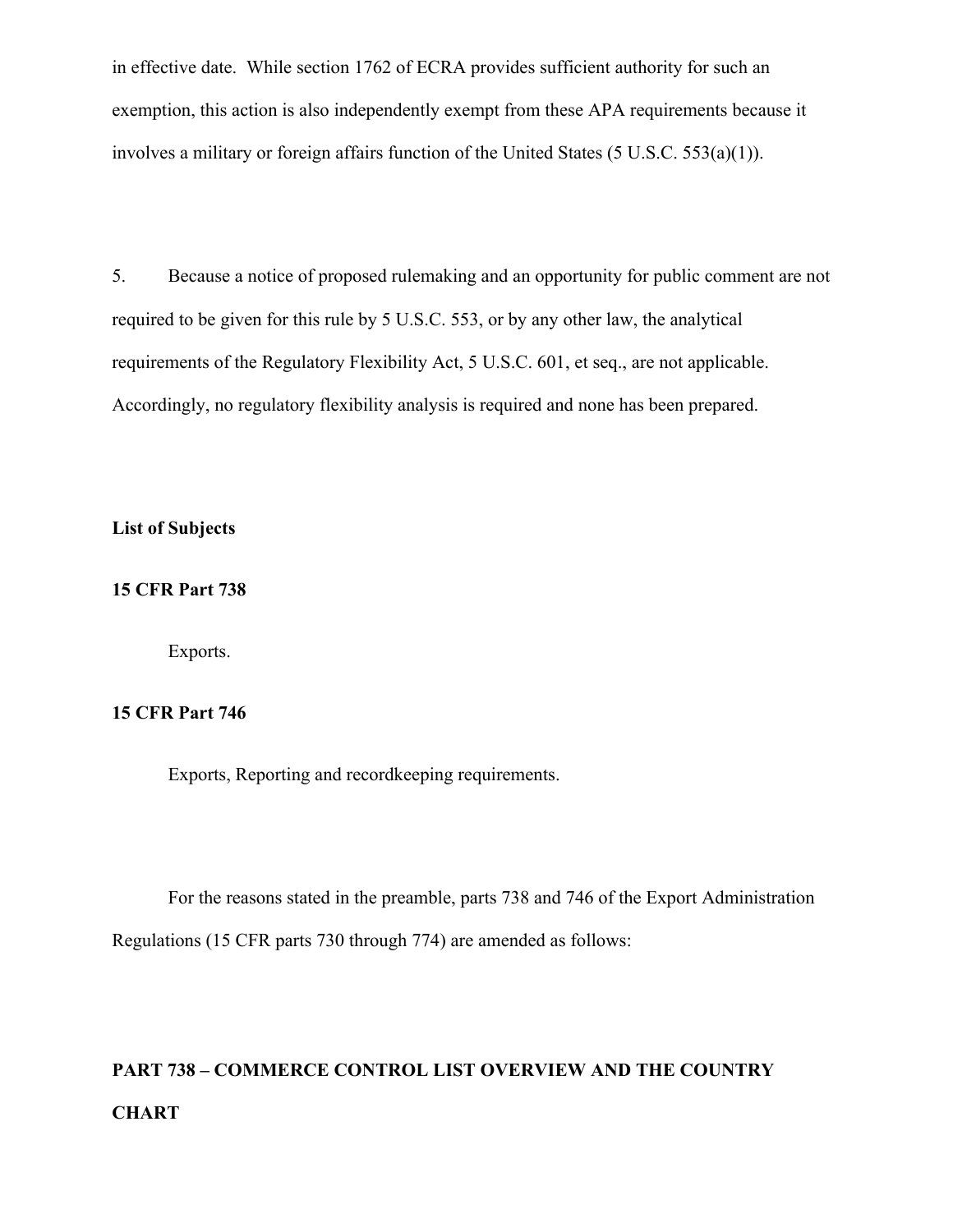1. The authority citation for 15 CFR part 738 continues to read as follows:

**Authority:** 50 U.S.C. 4801-4852; 50 U.S.C. 4601 *et seq.*; 50 U.S.C. 1701 *et seq.*; 10 U.S.C. 8720; 10 U.S.C. 8730(e); 22 U.S.C. 287c; 22 U.S.C. 2151 note; 22 U.S.C. 3201 *et seq.*; 22 U.S.C. 6004; 42 U.S.C. 2139a; 15 U.S.C. 1824; 50 U.S.C. 4305; 22 U.S.C. 7201 *et seq.*; 22 U.S.C. 7210; E.O. 13026, 61 FR 58767, 3 CFR, 1996 Comp., p. 228; E.O. 13222, 66 FR 44025, 3 CFR, 2001 Comp., p. 783.

2. Supplement no. 1 to part 738 is amended by revising footnote 6 to read as follows:

#### **Supplement No. 1 to Part 738 – Commerce Country Chart**

\* \* \* \* \*

 $6$  See  $8$  746.5 of the EAR for additional license requirements under the Russian industry sector sanctions for ECCNs 0A998, 1C992, 3A229, 3A231, 3A232, 6A991, 8A992, and 8D999 and items identified in supplements no. 2 and no. 4 to part 746 of the EAR. See § 746.8 of the EAR for Sanctions against Russia and Belarus, including additional license requirements for items listed in any ECCN in Categories 3, 4, 5, 6, 7, 8, or 9 of the CCL.

\* \* \* \* \*

# **PART 746 – EMBARGOES AND OTHER SPECIAL CONTROLS**

3. The authority citation for 15 CFR part 746 continues to read as follows:

**Authority:** 50 U.S.C. 4801-4852; 50 U.S.C. 4601 *et seq.*; 50 U.S.C. 1701 *et seq.*; 22

U.S.C. 287c; Sec 1503, Pub. L. 108-11, 117 Stat. 559; 22 U.S.C. 2151 note; 22 U.S.C. 6004; 22

U.S.C. 7201 *et seq.*; 22 U.S.C. 7210; E.O. 12854, 58 FR 36587, 3 CFR, 1993 Comp., p. 614;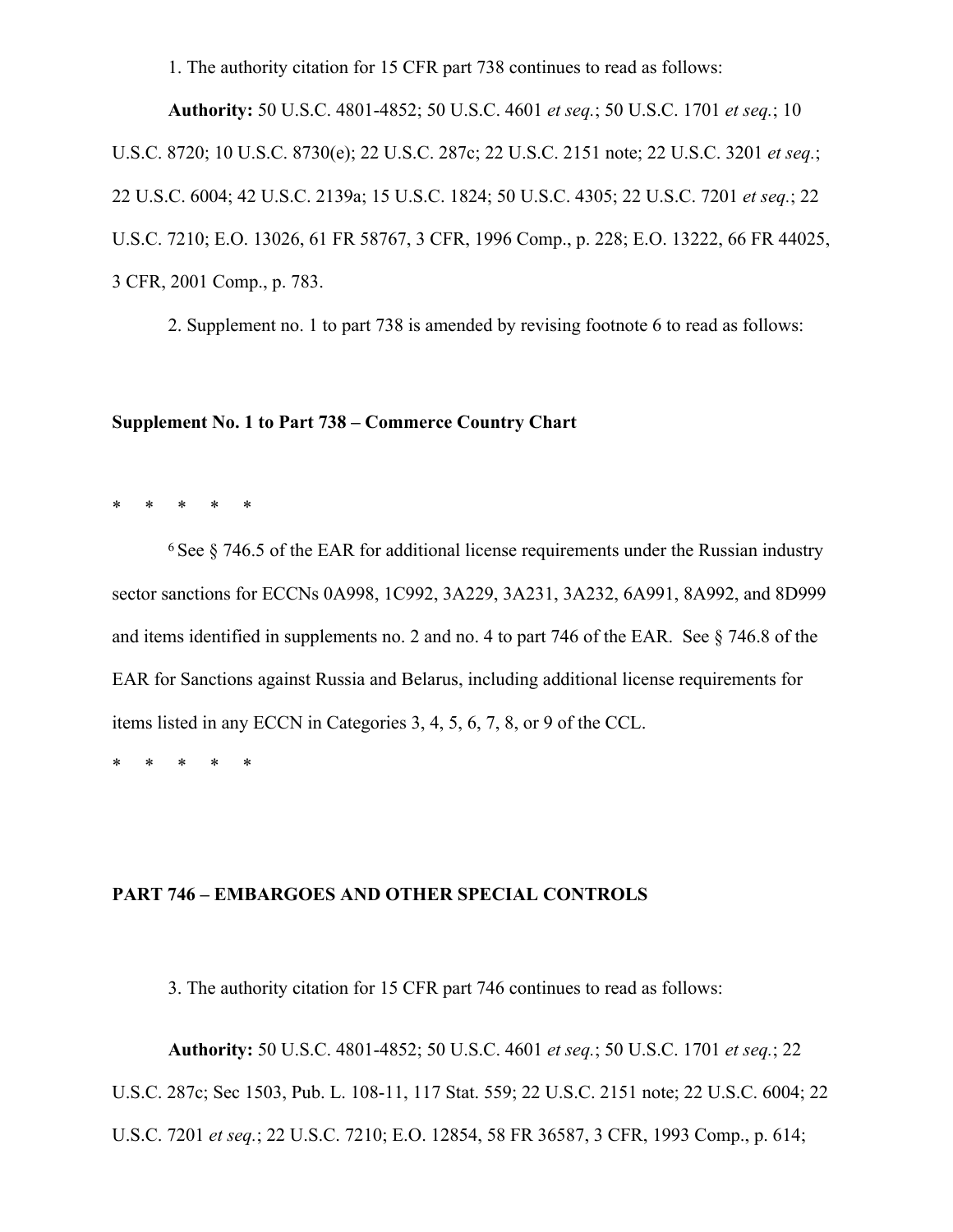E.O. 12918, 59 FR 28205, 3 CFR, 1994 Comp., p. 899; E.O. 13222, 66 FR 44025, 3 CFR, 2001 Comp., p. 783; E.O. 13338, 69 FR 26751, 3 CFR, 2004 Comp., p 168; Presidential Determination 2003-23, 68 FR 26459, 3 CFR, 2004 Comp., p. 320; Presidential Determination 2007-7, 72 FR 1899, 3 CFR, 2006 Comp., p. 325; Notice of May 6, 2021, 86 FR 26793 (May 10, 2021).

4. Section 746.5 is amended by revising paragraphs (a)(1) and (b) to read as follows:

#### **§ 746.5 Russian industry sector sanctions.**

 $(a) * * * *$ 

(1) *General prohibition*. (i) A license is required to export, reexport or transfer (in-country) any item subject to the EAR listed in supplement no. 2 to this part and items specified in ECCNs 0A998, 1C992, 3A229, 3A231, 3A232, 6A991, 8A992, and 8D999 when you "know" that the item will be used directly or indirectly in exploration for, or production of, oil or gas in Russian deepwater (greater than 500 feet) or Arctic offshore locations or shale formations in Russia, or are unable to determine whether the item will be used in such projects. Such items include, but are not limited to, drilling rigs, parts for horizontal drilling, drilling and completion equipment, subsea processing equipment, Arctic-capable marine equipment, wireline and down hole motors and equipment, drill pipe and casing, software for hydraulic fracturing, high pressure pumps, seismic acquisition equipment, remotely operated vehicles, compressors, expanders, valves, and risers.

(ii) A license is required to export, reexport, or transfer (in-country) any item subject to the EAR listed in supplement no. 4 to this part to or within Russia.

(iii) You should be aware that other provisions of the EAR, including parts 742 and 744 and § 746.8, also apply to exports and reexports to Russia. License applications submitted to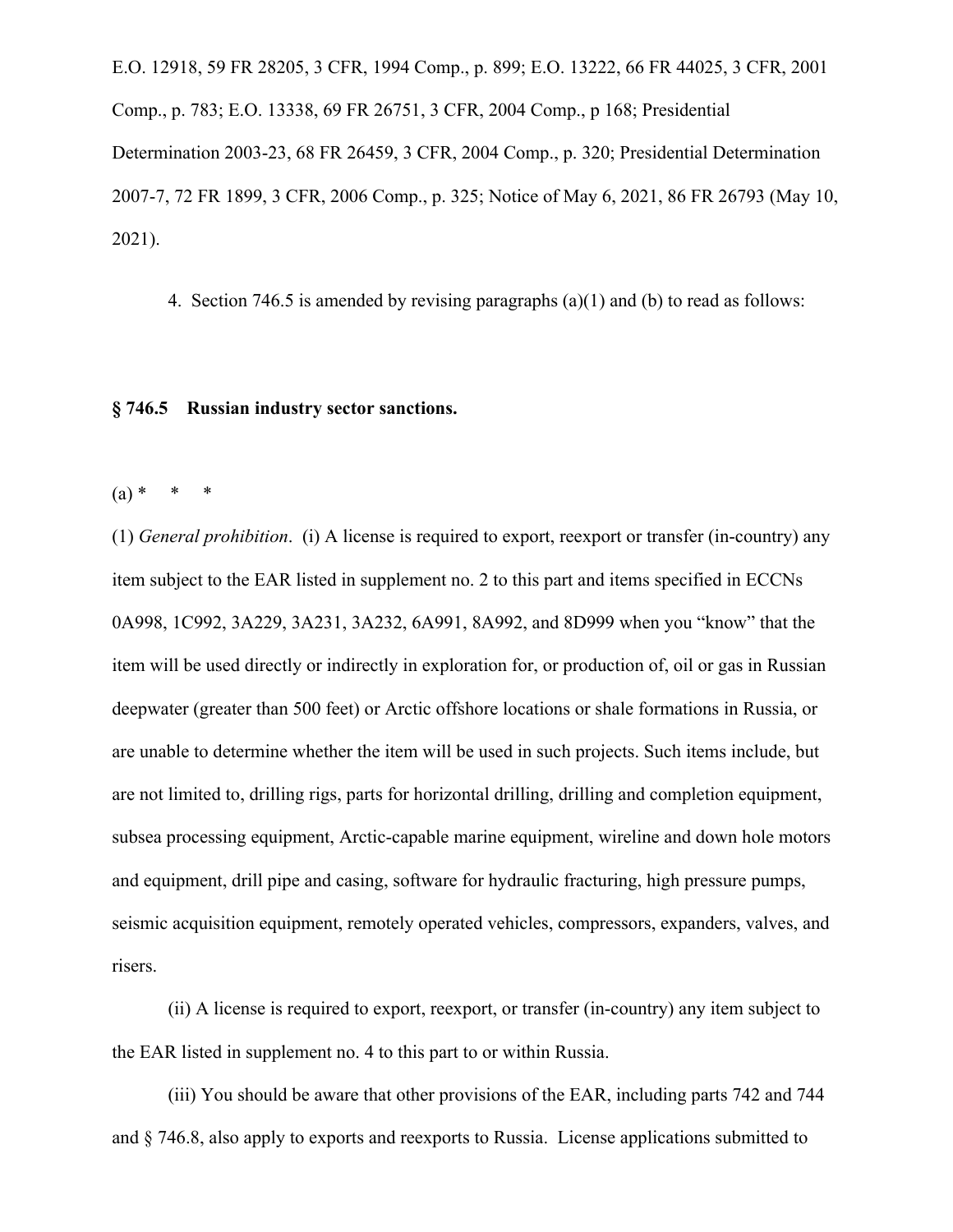BIS under this section may include the phrase "section  $746.5(a)(1)(i)$ " or "section 746.5(a)(1)(ii)" in Block 9 (Special Purpose) as described in supplement no. 1 to part 748 of the EAR.

\* \* \* \* \*

(b) *Licensing policy.* (1) Applications for the export, reexport, or transfer (in-country) of any item pursuant to paragraph (a)(1)(i) of this section that requires a license for Russia will be reviewed under a policy of denial when for use directly or indirectly for exploration or production from deepwater (greater than 500 feet), Arctic offshore, or shale projects in Russia that have the potential to produce oil or gas, except that applications for export, reexport, or transfer (in-country) of items that may be necessary for health and safety reasons will be reviewed under a case-by case license review policy.

(2) Applications for the export, reexport, or transfer (in-country) of any item pursuant to paragraph  $(a)(1)(ii)$  of this section that requires a license for Russia will be reviewed under a policy of denial, except that applications for export, reexport, or transfer (in-country) of items that may be necessary for health and safety reasons will be reviewed under a case-by case license review policy.

\* \* \* \* \*

5. Supplement no. 2 to part 746 is amended by adding a sentence to the end of the introductory text to read as follows: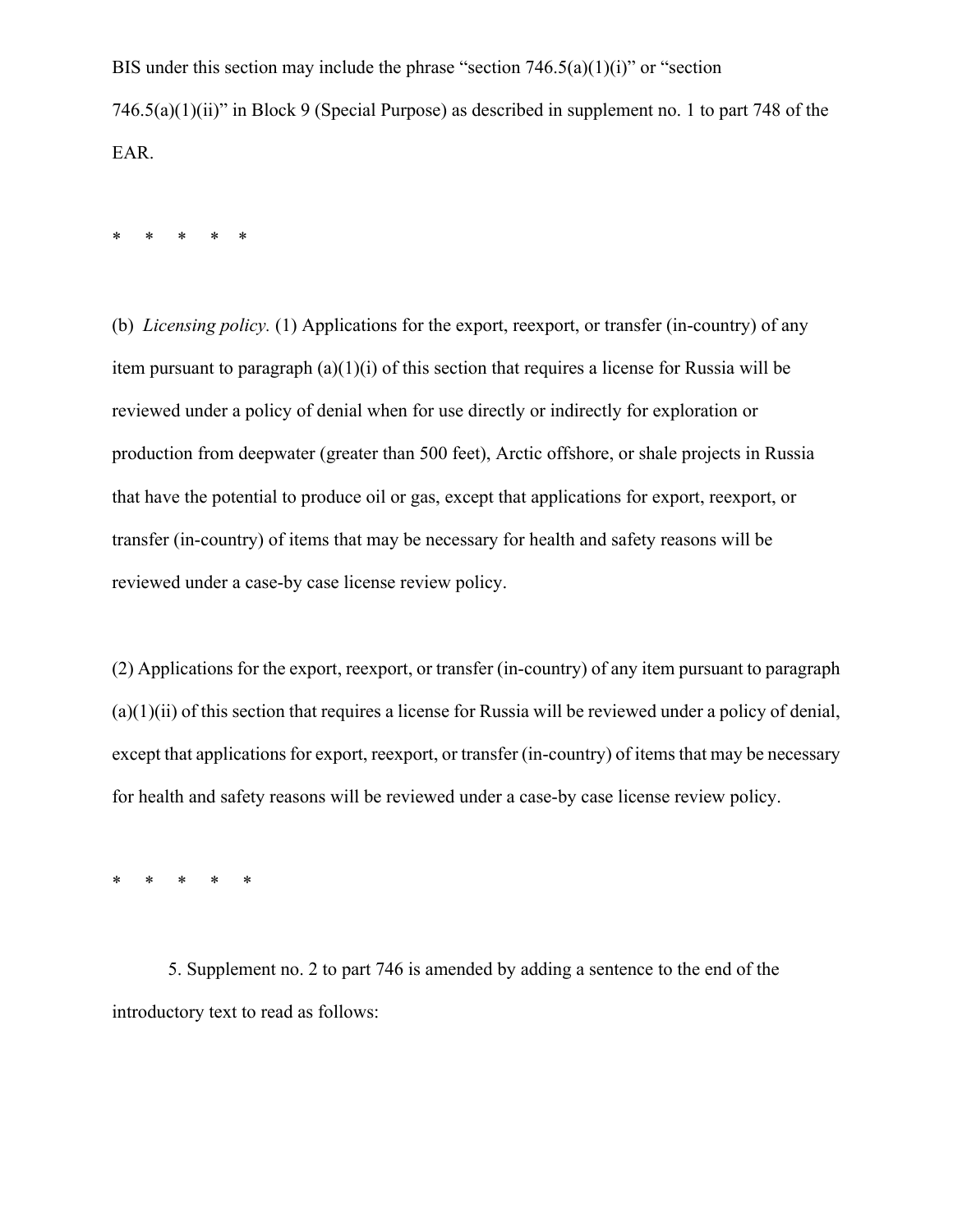#### **Supplement No. 2 to Part 746 – Russian Industry Sector Sanction List**

**\* \* \*** Schedule B number 8479.89.9850 is listed on both supplements no. 2 and 4 to this part, so exporters, reexporters, and transferors must comply with the license requirements under both  $\S$  746.5(a)(1)(i) and (ii) as applicable.

\* \* \* \* \*

6. Add supplement No. 4 to part 746 to read as follows:

**Supplement No. 4 to Part 746 – HTS Codes and Schedule B Numbers that Require a License for Export, Reexport, and Transfer (in-country) to or within Russia pursuant to § 746.5(a)(1)(ii)**

The source for the Harmonized Tariff Schedule (HTS)-6 codes and descriptions and Schedule B numbers and descriptions in this list comes from the Bureau of the Census's Schedule B concordance of exports 2022. Census's Schedule B List 2022 can be found at www.census.gov/foreign-trade/aes/documentlibrary/#concordance The Introduction Chapter of the Schedule B provides important information about classifying products and interpretations of the Schedule B, *e.g.*, NESOI means Not Elsewhere Specified or Included. In addition, important information about products within a particular chapter may be found at the beginning of chapters. This supplement includes four columns consisting of the HTS Code, HTS Description, Schedule B and Schedule B Description to assist exporters, reexporters, and transferors in identifying the products in this supplement no. 4 to this part. For information on HTS codes in general, you may contact a local import specialist at U.S. Customs and Border Protection at the nearest port. Schedule B number 8479.89.9850 is listed on both supplements no. 2 and 4 to this part, so exporters, reexporters, and transferors must comply with the license requirements under both  $§ 746.5(a)(1)(i)$  and (ii) as applicable.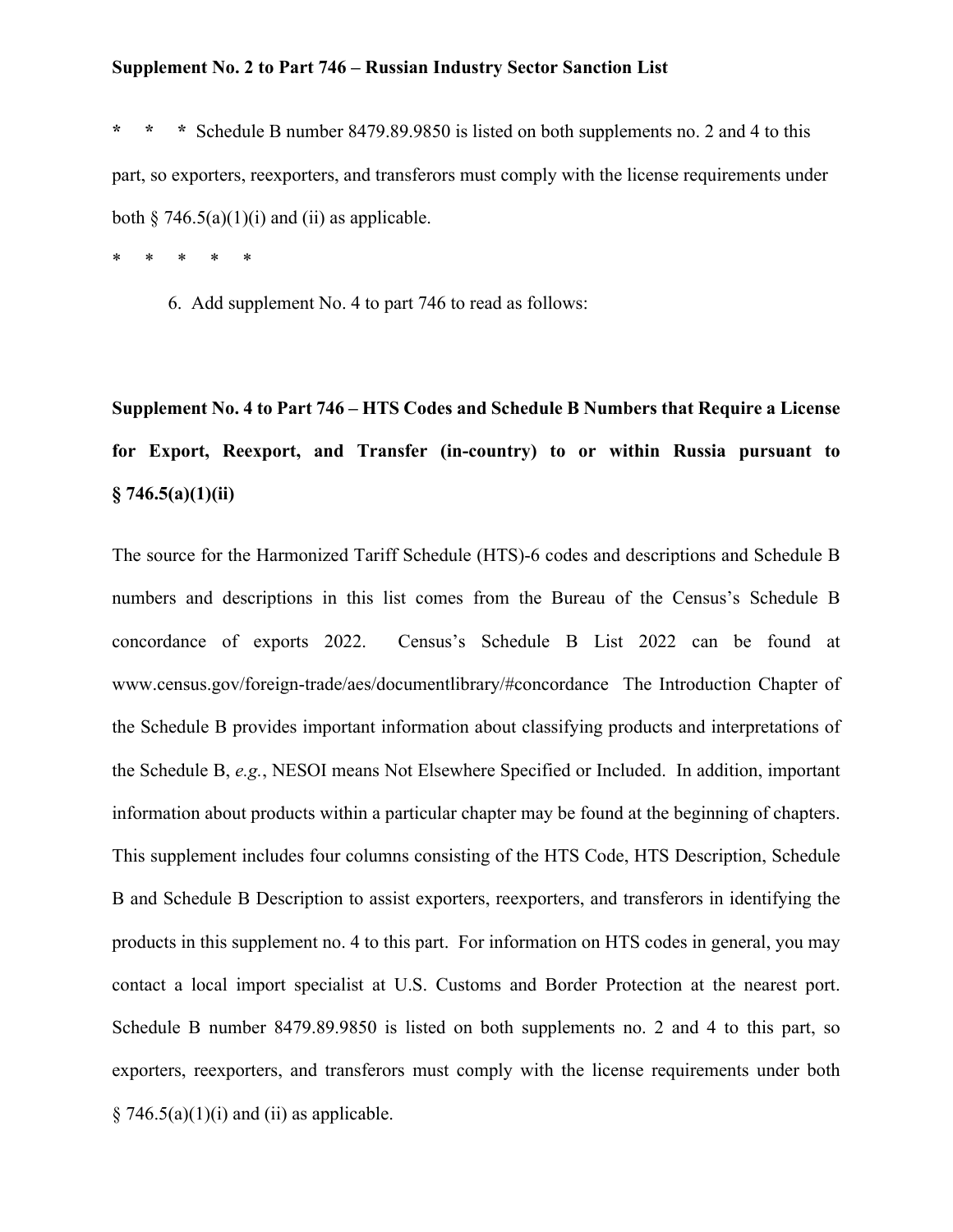| <b>Harmonized Tariff</b><br><b>Schedule</b><br>(HTS)-6 Code | <b>HTS Description</b>                                  | <b>Schedule B</b>                | <b>Schedule B</b><br><b>Description</b>                                  |
|-------------------------------------------------------------|---------------------------------------------------------|----------------------------------|--------------------------------------------------------------------------|
| 847989 or 854370                                            | Alkylation and<br>isomerization units                   | 8479.89.9850 or<br>8479.89.9900  | -Oil and gas field wire<br>line and downhole<br>equipment, or<br>-Other  |
| 847989 or 854370                                            | Aromatic hydrocarbon<br>production units                | 8479.89.9850 or<br>8479.89.9900  | -Oil and gas field wire<br>line and downhole<br>equipment, or<br>-Other  |
| 841940                                                      | Atmospheric-vacuum<br>crude distillation units<br>(CDU) | 8419.40.0080                     | -Other                                                                   |
| 847989 or 854370                                            | Catalytic reforming /<br>cracker units                  | 8543.70.9665                     | -Other                                                                   |
| 841989, 841989 or<br>841989                                 | Delayed cokers                                          | 8419.89.9585                     | -For other materials                                                     |
| 841989, 841989 or<br>841989                                 | Flexicoking units                                       | 8419.89.9585                     | -For other materials                                                     |
| 847989                                                      | Hydrocracking reactors                                  | 8479.89.9850, or<br>8479.89.9900 | -Oil and gas field wire<br>line and downhole<br>equipment, or<br>-Other  |
| 841989, 841989,<br>841989, or 847989                        | Hydrocracking reactor<br>vessels                        | 8419.89.9585                     | -For other materials                                                     |
| 847989 or 854370                                            | Hydrogen generation<br>technology                       | 8479.89.9850, or<br>8479.89.9900 | -Oil and gas field wire<br>line and downhole<br>equipment, or<br>-Other  |
| 842139, 842139,<br>842139, 842139,<br>847989 or 854370      | Hydrogen recovery and<br>purification technology        | 8421.39.0140, or<br>8421.39.0190 | -Gas separation<br>equipment, or<br>-Other                               |
| 847989 or 854370                                            | Hydrotreatment<br>technology/units                      | 8479.89.9850, or<br>8479.89.9900 | -Oil and gas field wire<br>line and downhole<br>equipment, or<br>- Other |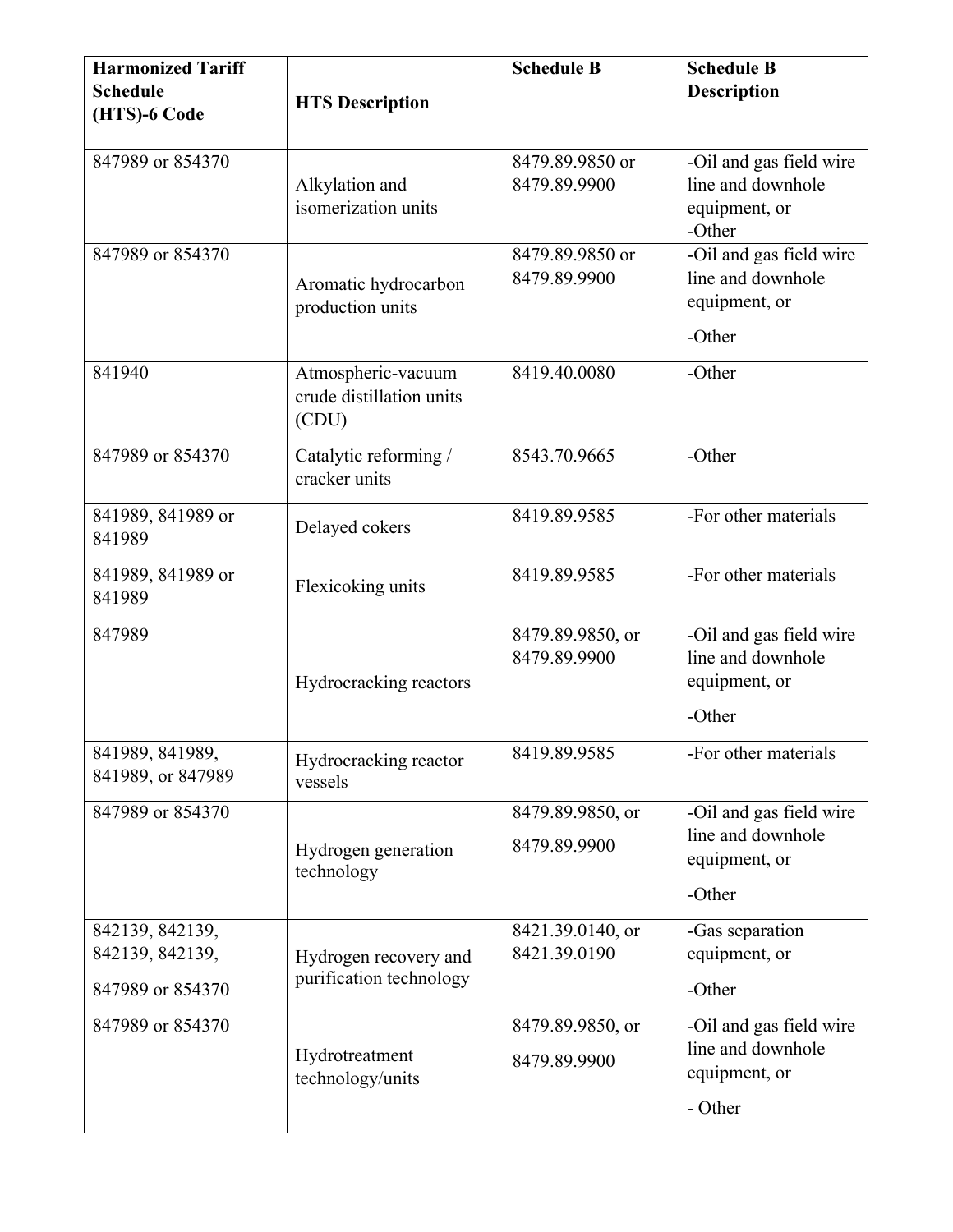| 847989 or 854370                                  | Naphtha isomerisation<br>units                                                                                                                                    | 8479.89.9850, or<br>8479.89.9900                  | -Oil and gas field wire<br>line and downhole<br>equipment, or<br>-Other                          |
|---------------------------------------------------|-------------------------------------------------------------------------------------------------------------------------------------------------------------------|---------------------------------------------------|--------------------------------------------------------------------------------------------------|
| 847989 or 854370                                  | Polymerisation units                                                                                                                                              | 8479.89.9850, or<br>8479.89.9900                  | -Oil and gas field wire<br>line and downhole<br>equipment, or<br>-Other                          |
| 841989, 841989, or<br>841989, 847989 or<br>854370 | Refinery fuel gas<br>treatment and sulphur<br>recovery technology<br>(including amine<br>scrubbing units, sulphur<br>recovery units, tail gas<br>treatment units) | 8419.89.9585                                      | -For other materials                                                                             |
| 845690, 847989 or<br>854370                       | Solvent de-asphalting<br>units                                                                                                                                    | 8456.90.7100,<br>8479.89.9850, or<br>8479.89.9900 | -Other<br>-Oil and gas field wire<br>line and downhole<br>equipment, or<br>-Other                |
| 847989 or 854370                                  | Sulphur production units                                                                                                                                          | 8479.89.9850, or<br>8479.89.9900                  | -Oil and gas field wire<br>line and downhole<br>equipment, or<br>-Other                          |
| 847989 or 854370                                  | Sulphuric acid alkylation<br>and sulphuric acid<br>regeneration units                                                                                             | 8479.89.9850, or<br>8479.89.9900                  | -Oil and gas field wire<br>line and downhole<br>equipment, or<br>-Other.                         |
| 841989, 841989, or<br>841989, 847989 or<br>854370 | Thermal cracking units                                                                                                                                            | 8419.89.9585,<br>8479.89.9850, or<br>8479.89.9900 | -For other materials,<br>-Oil and gas field wire<br>line and downhole<br>equipment, or<br>-Other |
| 847989 or 854370                                  | [Toluene and heavy<br>aromatics]<br>Transalkylation units                                                                                                         | 8479.89.9850, or<br>8479.89.9900                  | -Oil and gas field wire<br>line and downhole<br>equipment, or<br>-Other                          |